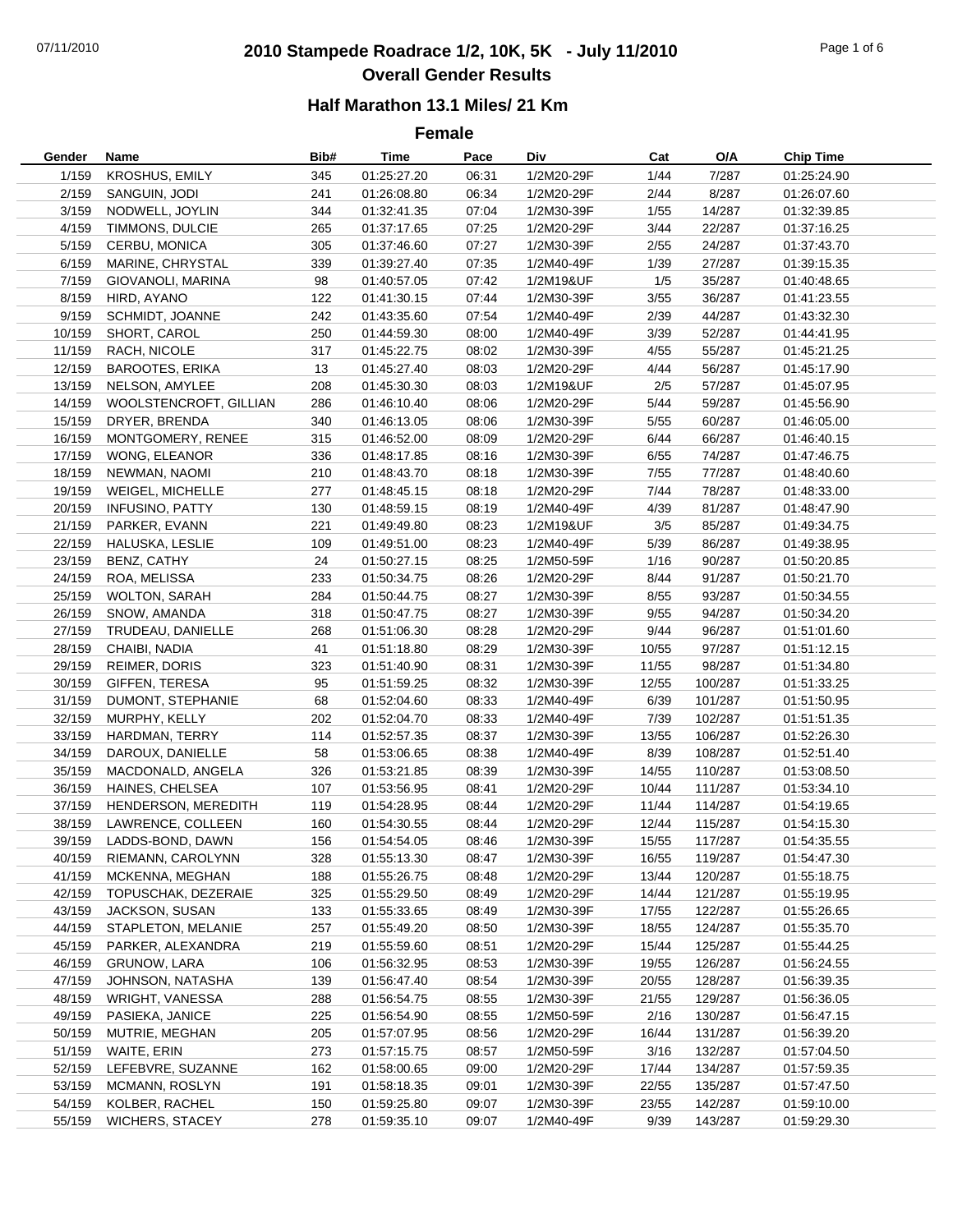## 07/11/2010 **2010 Stampede Roadrace 1/2, 10K, 5K - July 11/2010** Page 2 of 6 **Overall Gender Results**

**Female**

| Gender  | Name                       | Bib# | Time        | Pace  | Div        | Cat   | O/A     | <b>Chip Time</b> |
|---------|----------------------------|------|-------------|-------|------------|-------|---------|------------------|
| 56/159  | <b>CLEMENT, ERIN</b>       | 50   | 01:59:35.40 | 09:07 | 1/2M20-29F | 18/44 | 144/287 | 01:57:00.20      |
| 57/159  | <b>CLEMENT, EMILY</b>      | 49   | 01:59:35.60 | 09:07 | 1/2M20-29F | 19/44 | 145/287 | 01:57:03.75      |
| 58/159  | CORDINGLEY, FIONA          | 53   | 01:59:37.05 | 09:07 | 1/2M40-49F | 10/39 | 146/287 | 01:59:04.50      |
| 59/159  | CUSANELLI, JULIE-ANN       | 55   | 01:59:39.65 | 09:08 | 1/2M30-39F | 24/55 | 147/287 | 01:59:31.55      |
| 60/159  | NOSKY, JOANNE              | 212  | 01:59:54.30 | 09:09 | 1/2M40-49F | 11/39 | 148/287 | 01:59:46.45      |
| 61/159  | VANHEE, HEIDI              | 334  | 02:00:00.10 | 09:09 | 1/2M30-39F | 25/55 | 149/287 | 01:59:49.00      |
| 62/159  | HAYWOOD, LINDSAY           | 117  | 02:00:29.95 | 09:11 | 1/2M20-29F | 20/44 | 153/287 | 02:00:22.70      |
| 63/159  | HARAGA, AMANDA             | 112  | 02:00:34.70 | 09:12 | 1/2M20-29F | 21/44 | 154/287 | 02:00:17.50      |
| 64/159  | MC SWEENEY, HELEN          | 184  | 02:01:03.25 | 09:14 | 1/2M20-29F | 22/44 | 158/287 | 02:00:35.35      |
| 65/159  | LICKERS, TANYA             | 167  | 02:01:11.15 | 09:15 | 1/2M40-49F | 12/39 | 160/287 | 02:01:01.35      |
| 66/159  | MARTIN, ELIZABETH          | 180  | 02:01:16.85 | 09:15 | 1/2M20-29F | 23/44 | 161/287 | 02:00:59.65      |
| 67/159  | SWEENEY, DEANA             | 260  | 02:01:34.30 | 09:16 | 1/2M40-49F | 13/39 | 163/287 | 02:01:08.60      |
| 68/159  | DUNDAS, BARBARA            | 307  | 02:01:54.95 | 09:18 | 1/2M40-49F | 14/39 | 164/287 | 02:01:32.70      |
| 69/159  | CHAN, JENNIFER             | 343  | 02:02:01.45 | 09:18 | 1/2M20-29F | 24/44 | 165/287 | 02:01:49.85      |
| 70/159  | WILSON, LYNN               | 280  | 02:02:03.95 | 09:19 | 1/2M40-49F | 15/39 | 166/287 | 02:01:36.95      |
| 71/159  | BOYNTON, NUI               | 31   | 02:02:09.40 | 09:19 | 1/2M40-49F | 16/39 | 167/287 | 02:01:41.70      |
| 72/159  | LEVESQUE, CAROLE           | 165  | 02:03:44.45 | 09:26 | 1/2M40-49F | 17/39 | 173/287 | 02:03:38.45      |
| 73/159  | GEMMEL, JANICE             | 346  | 02:04:06.70 | 09:28 | 1/2M50-59F | 4/16  | 174/287 | 02:03:58.45      |
| 74/159  | REINSON-ADAM, TRICIA       | 230  | 02:04:25.45 | 09:29 | 1/2M40-49F | 18/39 | 175/287 | 02:04:21.15      |
| 75/159  | INGLIS, CINDER             | 131  | 02:04:33.45 | 09:30 | 1/2M30-39F | 26/55 | 176/287 | 02:04:00.85      |
| 76/159  | DAVIS, JODY                | 61   | 02:05:37.25 | 09:35 | 1/2M30-39F | 27/55 | 178/287 | 02:05:17.40      |
| 77/159  | ENZENAUER, KERRY           | 71   | 02:06:07.45 | 09:37 | 1/2M30-39F | 28/55 | 179/287 | 02:05:43.60      |
| 78/159  | PYETT, SHELSEY             | 227  | 02:06:41.00 | 09:40 | 1/2M20-29F | 25/44 | 182/287 | 02:06:33.35      |
| 79/159  | WINGERAK, DALLAS           | 282  | 02:06:47.25 | 09:40 | 1/2M30-39F | 29/55 | 183/287 | 02:06:20.15      |
| 80/159  | FESKO, KAYLEY              | 81   | 02:06:56.50 | 09:41 | 1/2M20-29F | 26/44 | 184/287 | 02:06:32.15      |
| 81/159  | CHRISTENSEN, SANDRA        | 46   | 02:07:10.60 | 09:42 | 1/2M20-29F | 27/44 | 186/287 | 02:06:36.30      |
| 82/159  | KANJI, RAISA               | 143  | 02:07:21.75 | 09:43 | 1/2M20-29F | 28/44 | 187/287 | 02:06:52.45      |
| 83/159  | ELLIOTT, TRACY             | 70   | 02:07:24.90 | 09:43 | 1/2M30-39F | 30/55 | 189/287 | 02:07:04.05      |
| 84/159  | DEPENCIER, SHERRI          | 63   | 02:07:51.10 | 09:45 | 1/2M30-39F | 31/55 | 192/287 | 02:07:44.80      |
| 85/159  | MACINTYRE, ASHLEY          | 237  | 02:07:51.35 | 09:45 |            | 29/44 | 193/287 | 02:07:41.60      |
|         |                            |      |             |       | 1/2M20-29F |       |         |                  |
| 86/159  | WESA, BRENDA               | 330  | 02:08:46.30 | 09:49 | 1/2M40-49F | 19/39 | 195/287 | 02:08:34.90      |
| 87/159  | MARR, TIFFANY              | 179  | 02:08:46.50 | 09:49 | 1/2M30-39F | 32/55 | 196/287 | 02:08:18.90      |
| 88/159  | HOOPER, AMBER              | 125  | 02:08:49.10 | 09:50 | 1/2M20-29F | 30/44 | 197/287 | 02:08:14.65      |
| 89/159  | <b>BARR, CHRISTINE</b>     | 338  | 02:09:04.90 | 09:51 | 1/2M30-39F | 33/55 | 198/287 | 02:08:47.30      |
| 90/159  | MURRAY, SHARA              | 203  | 02:09:11.25 | 09:51 | 1/2M30-39F | 34/55 | 199/287 | 02:08:50.45      |
| 91/159  | <b>BARRIOS, GRETCHER</b>   | 14   | 02:09:23.65 | 09:52 | 1/2M30-39F | 35/55 | 201/287 | 02:09:17.25      |
| 92/159  | <b>VERGOUWEN, PATRICIA</b> | 271  | 02:09:53.75 | 09:54 | 1/2M40-49F | 20/39 | 203/287 | 02:09:24.35      |
| 93/159  | HOWARD, VICTORIA           | 127  | 02:10:49.05 | 09:59 | 1/2M30-39F | 36/55 | 205/287 | 02:10:23.65      |
| 94/159  | HILL, TRACY                | 121  | 02:11:09.95 | 10:00 | 1/2M30-39F | 37/55 | 206/287 | 02:10:59.95      |
| 95/159  | MAHER, NANCY               | 176  | 02:11:18.50 | 10:01 | 1/2M40-49F | 21/39 | 207/287 | 02:10:56.20      |
| 96/159  | SMITH, MICHELLE            | 253  | 02:11:27.90 | 10:02 | 1/2M30-39F | 38/55 | 208/287 | 02:11:21.90      |
| 97/159  | HEINRICHS, JOSETTE         | 118  | 02:11:56.15 | 10:04 | 1/2M50-59F | 5/16  | 209/287 | 02:11:44.55      |
| 98/159  | DANARD, ADRIANA            | 56   | 02:12:10.55 | 10:05 | 1/2M20-29F | 31/44 | 210/287 | 02:11:53.55      |
| 99/159  | WOELFLE, LEIGH             | 283  | 02:12:30.60 | 10:06 | 1/2M19&UF  | 4/5   | 211/287 | 02:12:04.90      |
| 100/159 | THOMPSON, TRACEY           | 263  | 02:12:54.75 | 10:08 | 1/2M40-49F | 22/39 | 212/287 | 02:12:23.50      |
| 101/159 | BECKER, DOREEN             | 19   | 02:13:04.05 | 10:09 | 1/2M40-49F | 23/39 | 213/287 | 02:12:53.95      |
| 102/159 | KINNI, KERRI               | 348  | 02:13:49.40 | 10:12 | 1/2M20-29F | 32/44 | 214/287 | 02:13:44.75      |
| 103/159 | ROE, SARAH                 | 234  | 02:14:03.30 | 10:14 | 1/2M30-39F | 39/55 | 217/287 | 02:13:31.45      |
| 104/159 | EVANS, AMY                 | 74   | 02:15:39.30 | 10:21 | 1/2M20-29F | 33/44 | 219/287 | 02:15:20.70      |
| 105/159 | LOEWEN, JANEE              | 169  | 02:16:16.85 | 10:24 | 1/2M30-39F | 40/55 | 221/287 | 02:16:07.00      |
| 106/159 | LAWSON, KARLA              | 161  | 02:16:37.35 | 10:25 | 1/2M30-39F | 41/55 | 223/287 | 02:16:29.20      |
| 107/159 | HYNES-ANTHONY, JUDY        | 128  | 02:16:40.75 | 10:26 | 1/2M30-39F | 42/55 | 224/287 | 02:16:19.65      |
| 108/159 | SCOTT, MICHELE             | 245  | 02:16:43.45 | 10:26 | 1/2M40-49F | 24/39 | 225/287 | 02:16:21.40      |
| 109/159 | SAINTE-CROIX, LEILA        | 239  | 02:17:41.90 | 10:30 | 1/2M50-59F | 6/16  | 227/287 | 02:17:17.90      |
| 110/159 | TOH, MADELINE              | 266  | 02:17:48.05 | 10:31 | 1/2M30-39F | 43/55 | 228/287 | 02:17:34.40      |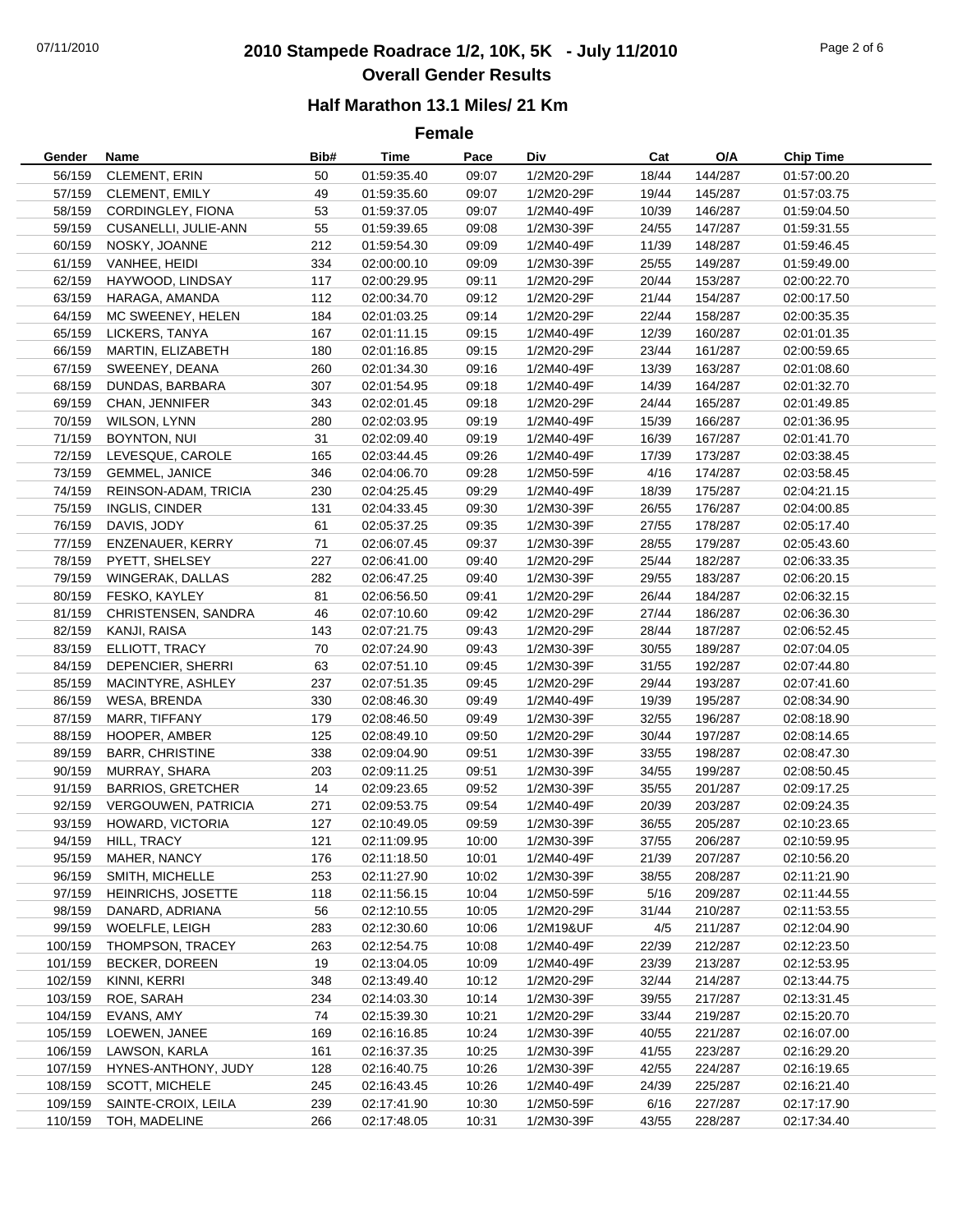# 07/11/2010 **2010 Stampede Roadrace 1/2, 10K, 5K - July 11/2010** Page 3 of 6 **Overall Gender Results**

#### **Half Marathon 13.1 Miles/ 21 Km**

**Female**

| Gender  | Name                     | Bib# | Time        | Pace  | Div        | Cat   | O/A     | <b>Chip Time</b> |
|---------|--------------------------|------|-------------|-------|------------|-------|---------|------------------|
| 111/159 | MAZEREEUW, JENNY         | 183  | 02:18:42.80 | 10:35 | 1/2M20-29F | 34/44 | 229/287 | 02:10:49.40      |
| 112/159 | RAUGUST, TIFFANY         | 228  | 02:18:56.75 | 10:36 | 1/2M20-29F | 35/44 | 230/287 | 02:18:29.10      |
| 113/159 | POZNIKOFF, KRISTA        | 226  | 02:19:19.05 | 10:38 | 1/2M20-29F | 36/44 | 231/287 | 02:19:05.65      |
| 114/159 | PARKER, BRENDA           | 220  | 02:19:26.95 | 10:38 | 1/2M50-59F | 7/16  | 232/287 | 02:19:11.30      |
| 115/159 | STEEL, CARMELLE          | 258  | 02:19:32.90 | 10:39 | 1/2M40-49F | 25/39 | 233/287 | 02:19:03.70      |
| 116/159 | LEMON, TERESA            | 293  | 02:20:09.00 | 10:41 | 1/2M40-49F | 26/39 | 234/287 | 02:19:44.95      |
| 117/159 | MORRISH, ALICIA          | 200  | 02:20:10.60 | 10:42 | 1/2M30-39F | 44/55 | 235/287 | 02:19:45.15      |
| 118/159 | KANJI, YASMIN            | 144  | 02:20:18.65 | 10:42 | 1/2M50-59F | 8/16  | 236/287 | 02:19:49.25      |
| 119/159 | BOHACHYK, CINDY          | 29   | 02:21:20.10 | 10:47 | 1/2M30-39F | 45/55 | 238/287 | 02:21:02.90      |
| 120/159 | NEGUISSE, FIKERTE        | 207  | 02:21:27.95 | 10:47 | 1/2M30-39F | 46/55 | 239/287 | 02:21:04.20      |
| 121/159 | ERVEN, LESLIE            | 72   | 02:21:29.40 | 10:48 | 1/2M20-29F | 37/44 | 240/287 | 02:21:05.55      |
| 122/159 | ERVEN, SHELLEY           | 73   | 02:21:29.60 | 10:48 | 1/2M50-59F | 9/16  | 241/287 | 02:21:05.85      |
| 123/159 | OLIN, MELISSA            | 215  | 02:22:23.10 | 10:52 | 1/2M40-49F | 27/39 | 242/287 | 02:21:53.55      |
| 124/159 | JOHANNSON, LORRAINE      | 137  | 02:23:48.00 | 10:58 | 1/2M40-49F | 28/39 | 247/287 | 02:23:30.70      |
| 125/159 | ANDERSEN, LINDA          | 5    | 02:23:48.85 | 10:58 | 1/2M40-49F | 29/39 | 248/287 | 02:23:32.15      |
| 126/159 | HAMPSON-REID, CELIA      | 110  | 02:24:39.00 | 11:02 | 1/2M20-29F | 38/44 | 249/287 | 02:24:31.00      |
| 127/159 | JONES, CHARESE           | 140  | 02:25:37.75 | 11:07 | 1/2M40-49F | 30/39 | 251/287 | 02:25:16.75      |
| 128/159 | SMITH, ADRIANNE          | 251  | 02:25:51.55 | 11:08 | 1/2M20-29F | 40/44 | 253/287 | 02:25:17.15      |
| 129/159 | <b>GRIFFITHS, BLAIRE</b> | 104  | 02:25:51.55 | 11:08 | 1/2M20-29F | 39/44 | 252/287 | 02:25:17.95      |
| 130/159 | CARPENTER-PARNELL, SUE   | 39   | 02:28:04.55 | 11:18 | 1/2M50-59F | 10/16 | 255/287 | 02:27:40.70      |
| 131/159 | TAYLOR, ANDREA           | 261  | 02:28:19.30 | 11:19 | 1/2M20-29F | 41/44 | 256/287 | 02:27:46.70      |
| 132/159 | <b>BARTON, KIM</b>       | 15   | 02:28:59.70 | 11:22 | 1/2M30-39F | 47/55 | 257/287 | 02:28:49.80      |
| 133/159 | OISHI, CHERYL            | 214  | 02:29:02.90 | 11:22 | 1/2M40-49F | 31/39 | 258/287 | 02:28:38.75      |
| 134/159 | NOLKE, JULIE             | 299  | 02:29:31.85 | 11:24 | 1/2M19&UF  | 5/5   | 259/287 | 02:29:06.45      |
| 135/159 | JENKS, ANICK             | 134  | 02:29:43.55 | 11:25 | 1/2M30-39F | 48/55 | 260/287 | 02:29:29.70      |
| 136/159 | JENKS, PAM               | 333  | 02:29:43.70 | 11:25 | 1/2M40-49F | 32/39 | 261/287 | 02:29:29.85      |
| 137/159 | FAYYAZ, SARAH            | 78   | 02:31:30.80 | 11:33 | 1/2M40-49F | 33/39 | 264/287 | 02:31:26.20      |
| 138/159 | BENOIT, WENDY            | 23   | 02:32:25.45 | 11:38 | 1/2M50-59F | 11/16 | 265/287 | 02:31:54.45      |
| 139/159 | DEGUTIS, DIANNE          | 64   | 02:32:35.55 | 11:38 | 1/2M40-49F | 34/39 | 266/287 | 02:32:24.20      |
| 140/159 | FIELD, SHERYL            | 82   | 02:32:36.60 | 11:39 | 1/2M40-49F | 35/39 | 267/287 | 02:32:25.05      |
| 141/159 | MACBEATH, DONALDA        | 173  | 02:32:41.50 | 11:39 | 1/2M50-59F | 12/16 | 268/287 | 02:32:29.35      |
| 142/159 | JENSEN, JESICA           | 136  | 02:33:33.45 | 11:43 | 1/2M30-39F | 49/55 | 269/287 | 02:33:14.65      |
| 143/159 | MAHESH, HARJIT           | 313  | 02:36:02.45 | 11:54 | 1/2M30-39F | 50/55 | 270/287 | 02:35:45.30      |
| 144/159 | HOFF, LYNDSEY            | 123  | 02:36:57.65 | 11:58 | 1/2M20-29F | 42/44 | 271/287 | 02:36:44.00      |
| 145/159 | LAQUERRE, GABRIELA       | 157  | 02:38:03.55 | 12:03 | 1/2M30-39F | 51/55 | 272/287 | 02:37:31.25      |
| 146/159 | GEE, TRACY               | 93   | 02:39:26.75 | 12:10 | 1/2M30-39F | 52/55 | 273/287 | 02:39:18.85      |
| 147/159 | DWYER, ERIN              | 308  | 02:45:03.70 | 12:36 | 1/2M20-29F | 43/44 | 274/287 | 02:44:44.55      |
| 148/159 | ZENITH, AMBER            | 320  | 02:45:14.85 | 12:36 | 1/2M30-39F | 53/55 | 275/287 | 02:44:54.45      |
| 149/159 | BEIERLE, NADDIA          | 20   | 02:45:15.35 | 12:36 | 1/2M30-39F | 54/55 | 276/287 | 02:44:56.20      |
| 150/159 | HALL, TRACY              | 108  | 02:47:44.70 | 12:48 | 1/2M40-49F | 36/39 | 277/287 | 02:47:16.00      |
| 151/159 | HOGG, SHELLEY            | 124  | 02:50:38.20 | 13:01 | 1/2M40-49F | 37/39 | 278/287 | 02:50:26.80      |
| 152/159 | WILLIAMS, RUTH           | 279  | 02:55:51.95 | 13:25 | 1/2M40-49F | 38/39 | 279/287 | 02:55:36.35      |
| 153/159 | FOCKLER, MERIDEE         | 84   | 03:04:43.05 | 14:06 | 1/2M50-59F | 13/16 | 280/287 | 03:04:15.50      |
| 154/159 | MACNAUGHTON, CATHY       | 175  | 03:04:43.55 | 14:06 | 1/2M40-49F | 39/39 | 281/287 | 03:04:16.00      |
| 155/159 | FEDERCHUK, KATHRYN       | 79   | 03:12:18.25 | 14:40 | 1/2M20-29F | 44/44 | 283/287 | 03:11:59.05      |
| 156/159 | <b>FASSINA, STEFA</b>    | 77   | 03:21:49.85 | 15:24 | 1/2M50-59F | 14/16 | 284/287 | 03:21:15.80      |
| 157/159 | TAYLOR, ANNE             | 262  | 03:22:02.55 | 15:25 | 1/2M50-59F | 15/16 | 285/287 | 03:21:28.50      |
| 158/159 | YOUNG, LILLY             | 290  | 03:29:52.15 | 16:01 | 1/2M50-59F | 16/16 | 286/287 | 03:29:18.00      |
| 159/159 | GEE, KAREN               | 92   | 03:29:56.40 | 16:01 | 1/2M30-39F | 55/55 | 287/287 | 03:29:22.50      |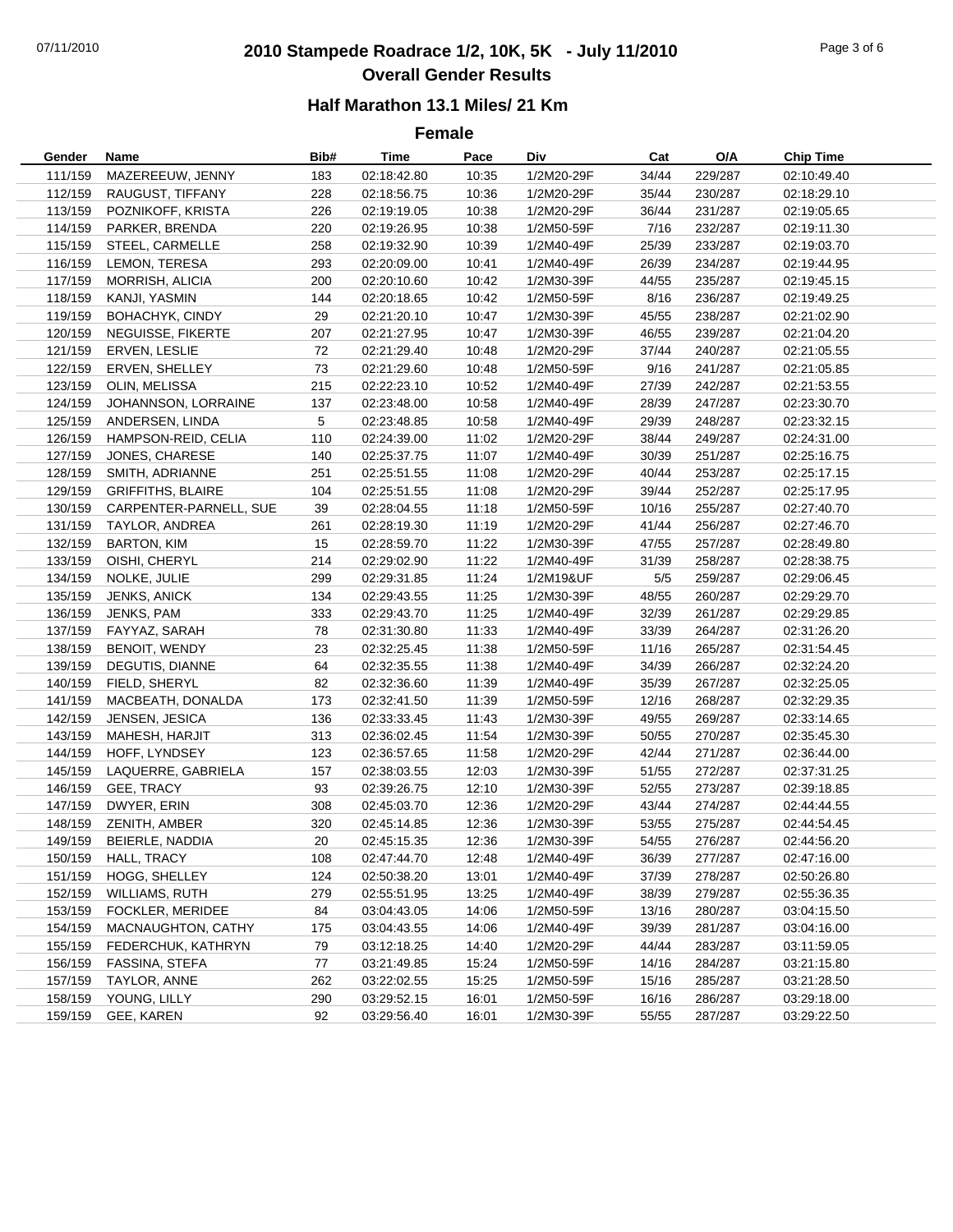## 07/11/2010 **2010 Stampede Roadrace 1/2, 10K, 5K - July 11/2010** Page 4 of 6 **Overall Gender Results**

**Male**

| Gender | Name                    | Bib#           | <b>Time</b>                | Pace           | Div                     | Cat   | O/A              | <b>Chip Time</b>           |
|--------|-------------------------|----------------|----------------------------|----------------|-------------------------|-------|------------------|----------------------------|
| 1/128  | RYNN, ALEX              | 324            | 01:16:33.35                | 05:50          | 1/2M20-29M              | 1/19  | 1/287            | 01:16:33.85                |
| 2/128  | <b>BELL, DARCY</b>      | 335            | 01:17:17.25                | 05:54          | 1/2M20-29M              | 2/19  | 2/287            | 01:17:17.25                |
| 3/128  | <b>CUMMINGS, TRAVIS</b> | 332            | 01:17:47.75                | 05:56          | 1/2M20-29M              | 3/19  | 3/287            | 01:17:47.75                |
| 4/128  | BLOKLAND, IAN           | 27             | 01:19:53.45                | 06:05          | 1/2M30-39M              | 1/46  | 4/287            | 01:19:52.15                |
| 5/128  | PENNY, BLAINE           | 300            | 01:23:22.00                | 06:21          | 1/2M30-39M              | 2/46  | 5/287            | 01:23:19.10                |
| 6/128  | FULLER, JONATHAN        | 86             | 01:24:04.50                | 06:25          | 1/2M19&UM               | 1/6   | 6/287            | 01:24:03.10                |
| 7/128  | PARR, CHAD              | 224            | 01:28:22.00                | 06:44          | 1/2M30-39M              | 3/46  | 9/287            | 01:28:20.50                |
| 8/128  | <b>BRUCH, PHIL</b>      | 34             | 01:28:23.40                | 06:44          | 1/2M40-49M              | 1/30  | 10/287           | 01:28:17.10                |
| 9/128  | ROWE, PHILIP            | 235            | 01:28:42.40                | 06:46          | 1/2M40-49M              | 2/30  | 11/287           | 01:28:36.20                |
| 10/128 | LEWIS, JASON            | 342            | 01:31:30.65                | 06:59          | 1/2M30-39M              | 4/46  | 12/287           | 01:31:29.90                |
| 11/128 | VANDEN DOOL, GLENN      | 270            | 01:31:36.85                | 06:59          | 1/2M40-49M              | 3/30  | 13/287           | 01:31:30.85                |
| 12/128 | EVANS, DOUGLAS          | 75             | 01:32:55.35                | 07:05          | 1/2M40-49M              | 4/30  | 15/287           | 01:32:54.45                |
| 13/128 | <b>CULLINGHAM, MIKE</b> | 54             | 01:33:48.65                | 07:09          | 1/2M30-39M              | 5/46  | 16/287           | 01:33:45.95                |
| 14/128 | DODDS, RICH             | 67             | 01:34:27.15                | 07:12          | 1/2M40-49M              | 5/30  | 17/287           | 01:34:12.25                |
| 15/128 | MCCUTCHAN, WILSON       | 281            | 01:34:31.15                | 07:12          | 1/2M20-29M              | 4/19  | 18/287           | 01:34:27.75                |
| 16/128 | PARKER, GARTH           | 222            | 01:34:32.35                | 07:13          | 1/2M50-59M              | 1/22  | 19/287           | 01:34:28.05                |
| 17/128 | <b>BEAMAN, DANNY</b>    | 17             | 01:35:43.05                | 07:18          | 1/2M50-59M              | 2/22  | 20/287           | 01:35:40.75                |
| 18/128 | LIM, SU-CHONG           | 294            | 01:37:04.65                | 07:24          | 1/2M60+M                | 1/5   | 21/287           | 01:37:02.35                |
| 19/128 | <b>BARTOS, ALAN</b>     | 16             | 01:37:26.60                | 07:26          | 1/2M30-39M              | 6/46  | 23/287           | 01:36:55.35                |
| 20/128 | FRASER, HUGHIE          | 85             | 01:37:46.95                | 07:27          | 1/2M30-39M              | 7/46  | 25/287           | 01:37:41.15                |
| 21/128 | LOWE, JEFF              | 171            | 01:39:21.25                | 07:35          | 1/2M40-49M              | 6/30  | 26/287           | 01:39:18.35                |
| 22/128 | LENEHAN, TREVOR         | 164            | 01:39:59.20                | 07:38          | 1/2M20-29M              | 5/19  | 28/287           | 01:39:54.80                |
| 23/128 | HARRIS, ADAM            | 116            | 01:40:05.65                | 07:38          | 1/2M20-29M              | 6/19  | 29/287           | 01:39:22.25                |
| 24/128 | HARDY, MARTIN           | 115            | 01:40:25.55                | 07:39          | 1/2M30-39M              | 8/46  | 30/287           | 01:40:06.70                |
| 25/128 | VERSCHURE, JOEP         | 329            | 01:40:31.45                | 07:40          | 1/2M40-49M              | 7/30  | 31/287           | 01:40:25.15                |
| 26/128 | KINASCHUK, KENT         | 146            | 01:40:33.35                | 07:40          | 1/2M30-39M              | 9/46  | 32/287           | 01:40:26.95                |
| 27/128 | DAVIS, DARRELL          | 60             | 01:40:40.75                | 07:41          | 1/2M30-39M              | 10/46 | 33/287           | 01:40:20.55                |
| 28/128 | MACDONALD, BOB          | 174            | 01:40:52.30                | 07:42          | 1/2M50-59M              | 3/22  | 34/287           | 01:40:47.70                |
| 29/128 | MAYCOCK, ANDY           | 182            | 01:41:45.40                | 07:46          | 1/2M40-49M              | 8/30  | 37/287           | 01:41:32.15                |
| 30/128 | RAZON, RON              | 301            | 01:42:18.95                | 07:48          | 1/2M30-39M              | 11/46 | 38/287           | 01:42:12.60                |
| 31/128 | <b>BUDGELL, TREVOR</b>  | 37             | 01:42:31.40                | 07:49          | 1/2M30-39M              | 12/46 | 39/287           | 01:42:21.50                |
| 32/128 | CHOWDHURY, TAREQ        | 45             | 01:42:41.20                | 07:50          | 1/2M40-49M              | 9/30  | 40/287           | 01:42:34.55                |
| 33/128 | <b>BACA, CARLOS</b>     | 10             | 01:43:06.15                | 07:52          | 1/2M30-39M              | 13/46 | 41/287           | 01:42:56.15                |
| 34/128 | O'MALLEY, DARRAGH       | 213            | 01:43:08.50                | 07:52          | 1/2M20-29M              | 7/19  | 42/287           | 01:43:05.80                |
| 35/128 | ALBINATI, KEITH         | $\overline{2}$ | 01:43:17.90                | 07:53          | 1/2M50-59M              | 4/22  | 43/287           | 01:43:13.00                |
| 36/128 | MISFELDT, DAVID         | 195            | 01:43:41.65                | 07:54          | 1/2M50-59M              | 5/22  | 45/287           | 01:43:19.40                |
| 37/128 | DEIS, ROBERT            | 62             | 01:43:45.05                | 07:55          | 1/2M20-29M              | 8/19  | 46/287           | 01:43:16.85                |
| 38/128 | TOWNS, BEN              | 267            | 01:43:50.95                | 07:55          | 1/2M19&UM               | 2/6   | 47/287           | 01:43:41.35                |
| 39/128 | ALBORNOZ, ALFREDO       | 3              | 01:43:57.35                | 07:56          | 1/2M30-39M              | 14/46 | 48/287           | 01:43:56.30                |
| 40/128 | BRANNER, DAVID          | 296            | 01:44:03.80                | 07:56          | 1/2M50-59M              | 6/22  | 49/287           | 01:43:51.80                |
| 41/128 | MALTIN, CALVIN          | 314            | 01:44:41.90                | 07:59          | 1/2M20-29M              | 9/19  | 50/287           | 01:44:33.90                |
| 42/128 | GOULD, GREGORY          | 99             |                            |                |                         | 3/6   | 51/287           |                            |
| 43/128 | KURRANT, DOUGLAS        |                | 01:44:55.75<br>01:45:16.30 | 08:00<br>08:02 | 1/2M19&UM<br>1/2M40-49M | 10/30 |                  | 01:44:42.50                |
| 44/128 | BRADLEY, JIM            | 155            |                            | 08:02          | 1/2M40-49M              | 11/30 | 53/287<br>54/287 | 01:44:53.90<br>01:45:14.25 |
|        | <b>HARBECK, JAMES</b>   | 32             | 01:45:18.95                |                |                         |       |                  |                            |
| 45/128 |                         | 113            | 01:46:01.75                | 08:05          | 1/2M40-49M              | 12/30 | 58/287           | 01:45:51.10                |
| 46/128 | ARISTIMUNO, JOAQUIN     | 8              | 01:46:17.40                | 08:06          | 1/2M30-39M              | 15/46 | 61/287           | 01:46:15.90                |
| 47/128 | PORTILLO, GUILLERMO     | 341            | 01:46:19.25                | 08:07          | 1/2M20-29M              | 10/19 | 62/287           | 01:46:16.05                |
| 48/128 | <b>BRUNETTI, JOEL</b>   | 35             | 01:46:20.90                | 08:07          | 1/2M20-29M              | 11/19 | 63/287           | 01:46:12.30                |
| 49/128 | AITKEN, STEVEN          | $\mathbf{1}$   | 01:46:31.70                | 08:07          | 1/2M40-49M              | 13/30 | 64/287           | 01:45:58.90                |
| 50/128 | <b>VULIC, MARKO</b>     | 272            | 01:46:43.95                | 08:08          | 1/2M30-39M              | 16/46 | 65/287           | 01:46:36.05                |
| 51/128 | ORR, IAN                | 327            | 01:47:22.05                | 08:11          | 1/2M60+M                | 2/5   | 67/287           | 01:47:12.20                |
| 52/128 | HUTTON, TIM             | 264            | 01:47:24.55                | 08:11          | 1/2M30-39M              | 17/46 | 68/287           | 01:47:20.80                |
| 53/128 | DANARD, JASON           | 57             | 01:47:34.45                | 08:12          | 1/2M30-39M              | 18/46 | 69/287           | 01:47:17.15                |
| 54/128 | RICHY, JEANFRANCOIS     | 232            | 01:47:46.90                | 08:13          | 1/2M50-59M              | 7/22  | 70/287           | 01:47:23.05                |
| 55/128 | WYATT, DAVID            | 289            | 01:47:51.55                | 08:14          | 1/2M30-39M              | 19/46 | 71/287           | 01:47:36.00                |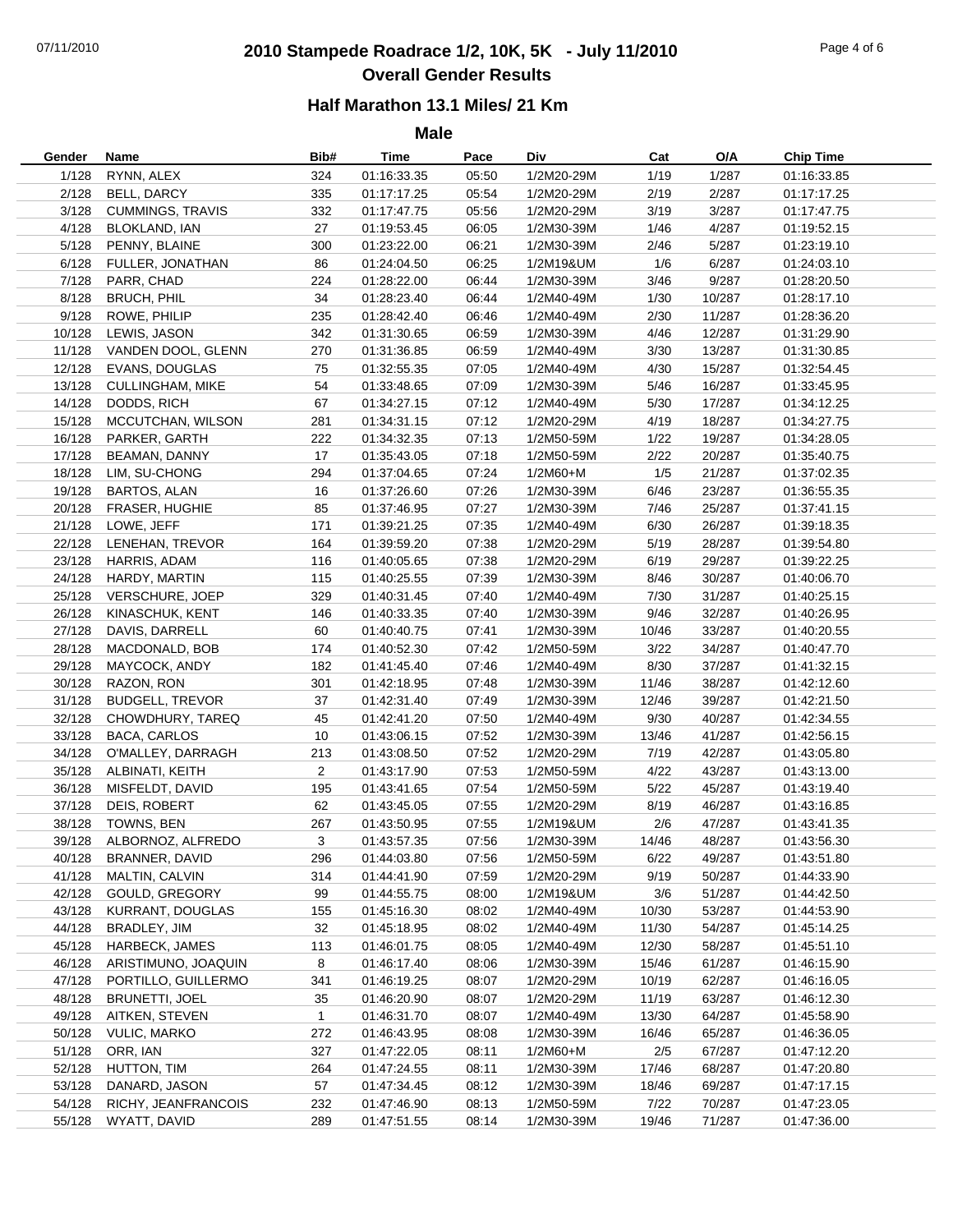## 07/11/2010 **2010 Stampede Roadrace 1/2, 10K, 5K - July 11/2010** Page 5 of 6 **Overall Gender Results**

#### **Half Marathon 13.1 Miles/ 21 Km**

**Male**

| Gender  | Name                    | Bib#           | Time        | Pace  | Div          | Cat   | O/A     | <b>Chip Time</b> |
|---------|-------------------------|----------------|-------------|-------|--------------|-------|---------|------------------|
| 56/128  | CHASE, RYAN             | 306            | 01:47:53.15 | 08:14 | 1/2M30-39M   | 20/46 | 72/287  | 01:47:39.75      |
| 57/128  | SMITH, STEVE            | 321            | 01:48:15.45 | 08:15 | 1/2M50-59M   | 8/22  | 73/287  | 01:47:55.20      |
| 58/128  | GOGOL, FRANK            | 337            | 01:48:18.55 | 08:16 | 1/2M50-59M   | 9/22  | 75/287  | 01:47:47.45      |
| 59/128  | GEMMEL, BOB             | 28             | 01:48:43.55 | 08:18 | $1/2M60 + M$ | 3/5   | 76/287  | 01:48:34.95      |
| 60/128  | CASEY, JIM              | 304            | 01:48:50.80 | 08:18 | 1/2M60+M     | 4/5   | 79/287  | 01:48:44.00      |
| 61/128  | SAINTE-CROIX, CLAUDE    | 238            | 01:48:52.75 | 08:18 | 1/2M50-59M   | 10/22 | 80/287  | 01:48:27.00      |
| 62/128  | MURRAY, TIM             | 204            | 01:49:02.75 | 08:19 | 1/2M30-39M   | 21/46 | 82/287  | 01:48:41.90      |
| 63/128  | <b>GALBRAITH, JEB</b>   | 87             | 01:49:36.25 | 08:22 | 1/2M30-39M   | 22/46 | 83/287  | 01:49:03.40      |
| 64/128  | FLEISCHER, EDUARDO      | 322            | 01:49:44.85 | 08:22 | 1/2M30-39M   | 23/46 | 84/287  | 01:49:40.20      |
| 65/128  |                         | 269            |             | 08:24 | 1/2M30-39M   | 24/46 | 87/287  | 01:49:49.80      |
|         | TURBIDE, CHRISTIAN      |                | 01:50:02.90 |       |              |       |         |                  |
| 66/128  | MORRISH, IAIN           | 129            | 01:50:08.40 | 08:24 | 1/2M40-49M   | 14/30 | 88/287  | 01:49:42.90      |
| 67/128  | DAROUX, STEWART         | 59             | 01:50:25.55 | 08:25 | 1/2M40-49M   | 15/30 | 89/287  | 01:50:10.85      |
| 68/128  | KRAATZ, JASON           | 151            | 01:50:41.50 | 08:27 | 1/2M30-39M   | 25/46 | 92/287  | 01:50:31.05      |
| 69/128  | GILMOUR, BRAD           | 96             | 01:50:56.95 | 08:28 | 1/2M40-49M   | 16/30 | 95/287  | 01:50:36.20      |
|         | 70/128 ALVAREZ, DOMINGO | $\overline{4}$ | 01:51:46.70 | 08:31 | 1/2M30-39M   | 26/46 | 99/287  | 01:51:41.00      |
| 71/128  | HANNAH, KEITH           | 111            | 01:52:36.05 | 08:35 | 1/2M50-59M   | 11/22 | 103/287 | 01:52:31.00      |
| 72/128  | MCNICHOL, PETER         | 192            | 01:52:56.20 | 08:37 | 1/2M50-59M   | 12/22 | 105/287 | 01:52:39.30      |
| 73/128  | <b>BLACK, KENT</b>      | 25             | 01:52:56.20 | 08:37 | 1/2M40-49M   | 17/30 | 104/287 | 01:52:39.20      |
| 74/128  | MOORE, KALEB            | 198            | 01:53:05.15 | 08:38 | 1/2M20-29M   | 12/19 | 107/287 | 01:52:01.60      |
| 75/128  | GOODFELLOW, RAY         | 309            | 01:53:18.35 | 08:39 | 1/2M50-59M   | 13/22 | 109/287 | 01:53:11.95      |
| 76/128  | MIRTLE, JOHN            | 297            | 01:54:13.10 | 08:43 | 1/2M50-59M   | 14/22 | 112/287 | 01:54:06.70      |
| 77/128  | CLARKE, DAVID           | 48             | 01:54:21.55 | 08:43 | 1/2M50-59M   | 15/22 | 113/287 | 01:53:59.20      |
| 78/128  | <b>MEUNIER, PATRICK</b> | 194            | 01:54:39.80 | 08:45 | 1/2M20-29M   | 13/19 | 116/287 | 01:54:32.10      |
| 79/128  | ANDERSON, BRUCE         | 6              | 01:54:54.05 | 08:46 | 1/2M40-49M   | 18/30 | 118/287 | 01:54:35.25      |
| 80/128  | SCHUMAN, PHILIP         | 244            | 01:55:47.55 | 08:50 | 1/2M19&UM    | 4/6   | 123/287 | 01:55:30.25      |
| 81/128  | REMESAT, DARIUS         | 231            | 01:56:46.25 | 08:54 | 1/2M40-49M   | 19/30 | 127/287 | 01:56:08.60      |
| 82/128  | HUNT, CHRIS             | 295            | 01:57:51.90 | 08:59 | 1/2M20-29M   | 14/19 | 133/287 | 01:57:26.60      |
| 83/128  | <b>EVANS, PATRICK</b>   | 76             | 01:58:32.35 | 09:02 | 1/2M30-39M   | 27/46 | 136/287 | 01:58:13.75      |
| 84/128  | KMET, JASON             | 149            | 01:58:32.65 | 09:02 | 1/2M30-39M   | 28/46 | 137/287 | 01:58:14.75      |
| 85/128  | <b>BLOKLAND, EMILE</b>  | 26             | 01:58:49.35 | 09:04 | 1/2M50-59M   | 16/22 | 138/287 | 01:58:46.55      |
| 86/128  | MARCHEWKA, BRENDEN      | 178            | 01:58:53.55 | 09:04 | 1/2M30-39M   | 29/46 | 139/287 | 01:58:53.55      |
| 87/128  | CHIN, DAVID             | 44             | 01:59:07.20 | 09:05 | 1/2M40-49M   | 20/30 | 140/287 | 01:58:46.70      |
| 88/128  | JENNIEX, DAVID          | 135            | 01:59:24.35 | 09:06 | 1/2M30-39M   | 30/46 | 141/287 | 01:59:09.05      |
| 89/128  | PALMER, MITCH           | 218            | 02:00:08.20 | 09:10 | 1/2M30-39M   | 31/46 | 150/287 | 02:00:04.15      |
| 90/128  | ROWSELL, ANDREW         | 236            | 02:00:14.65 | 09:10 | 1/2M40-49M   | 21/30 | 151/287 | 01:59:51.95      |
| 91/128  | LASTIWKA, DEREK         | 159            | 02:00:28.85 | 09:11 | 1/2M20-29M   | 15/19 | 152/287 | 02:00:22.05      |
| 92/128  | HUYNH, HOA              | 310            | 02:00:35.20 | 09:12 | 1/2M30-39M   | 32/46 | 155/287 | 02:00:06.10      |
| 93/128  | MCDERMID, GREG          | 185            | 02:00:48.95 | 09:13 | 1/2M40-49M   | 22/30 | 156/287 | 01:56:55.25      |
|         | 94/128 UMMARD, SIMON    | 302            | 02:00:56.20 | 09:13 | 1/2M30-39M   | 33/46 | 157/287 | 02:00:33.85      |
|         | PUMPHREY, MATT          |                |             | 09:14 |              | 34/46 |         | 02:01:00.70      |
| 95/128  |                         | 316            | 02:01:08.85 |       | 1/2M30-39M   |       | 159/287 |                  |
| 96/128  | CAULFIELD, THOMAS       | 40             | 02:01:32.15 | 09:16 | 1/2M30-39M   | 35/46 | 162/287 | 01:53:35.55      |
| 97/128  | LEMON, DENNIS           | 292            | 02:02:17.25 | 09:20 | 1/2M40-49M   | 23/30 | 168/287 | 02:02:12.55      |
| 98/128  | WALL, MIKE              | 275            | 02:02:26.20 | 09:20 | 1/2M30-39M   | 36/46 | 169/287 | 02:01:55.60      |
| 99/128  | <b>GREENFIELD, ALAN</b> | 103            | 02:02:43.60 | 09:22 | 1/2M40-49M   | 24/30 | 170/287 | 02:02:28.75      |
| 100/128 | <b>BUBENIK, JOSEPH</b>  | 36             | 02:02:43.85 | 09:22 | 1/2M30-39M   | 37/46 | 171/287 | 02:02:28.55      |
| 101/128 | COLLI, CESAR            | 51             | 02:03:03.45 | 09:23 | 1/2M30-39M   | 38/46 | 172/287 | 02:02:52.05      |
| 102/128 | WESA, KEVIN             | 331            | 02:05:06.25 | 09:33 | 1/2M40-49M   | 25/30 | 177/287 | 02:04:54.40      |
| 103/128 | EL-AJOUZ, KAMAL         | 69             | 02:06:17.45 | 09:38 | 1/2M30-39M   | 39/46 | 180/287 | 02:05:50.35      |
| 104/128 | FINCH, ADAM             | 83             | 02:06:40.70 | 09:40 | 1/2M20-29M   | 16/19 | 181/287 | 02:06:32.70      |
| 105/128 | MEEMA, TYLER            | 193            | 02:06:56.70 | 09:41 | 1/2M20-29M   | 17/19 | 185/287 | 02:06:30.95      |
| 106/128 | JACKSON, DOUG           | 132            | 02:07:24.25 | 09:43 | 1/2M30-39M   | 40/46 | 188/287 | 02:07:00.95      |
| 107/128 | GAUDREAU, MIKE          | 90             | 02:07:27.60 | 09:43 | 1/2M50-59M   | 17/22 | 190/287 | 02:07:17.30      |
| 108/128 | DOBSON, CHET            | 66             | 02:07:29.55 | 09:43 | 1/2M40-49M   | 26/30 | 191/287 | 02:07:19.40      |
| 109/128 | MARTINDALE, MARTY       | 181            | 02:08:38.25 | 09:49 | 1/2M40-49M   | 27/30 | 194/287 | 02:08:09.30      |
| 110/128 | SANDWELL, ALLEN         | 240            | 02:09:22.15 | 09:52 | 1/2M20-29M   | 18/19 | 200/287 | 02:09:12.65      |